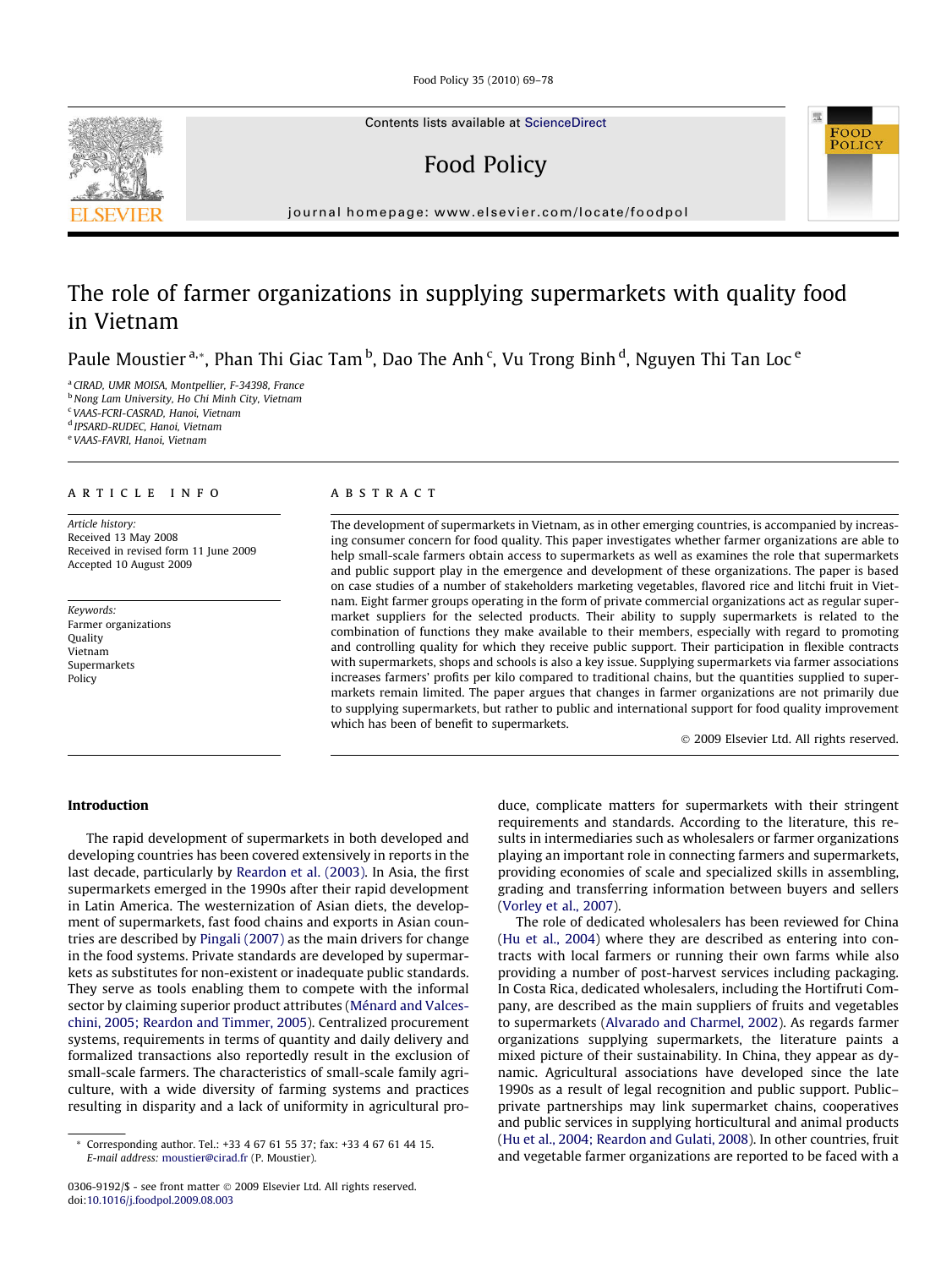number of difficulties in responding to the demand from supermarkets. In Chile this is due to the insufficient scale of operations in relation to the costs generated ([Reardon et al., 2002\)](#page--1-0). In South Africa [\(Neven et al., 2005\)](#page--1-0), in Honduras ([Hellin et al., 2007](#page--1-0)) and in Nicaragua ([Balsevich et al., 2006](#page--1-0)), this is due to low business skills and limited involvement of the group members and high dependence on a development project or an NGO, e.g. in terms of technical assistance, post-harvest infrastructures and liaison with supermarkets.

One conclusion of the ''regoverning markets" program is indeed the need for more studies documenting best practices in connecting small-scale producers with dynamic markets in different policy environments ([Vorley et al., 2007](#page--1-0)). Moreover, little effort has been made to investigate the ways in which supermarkets have transformed traditional food chains in Vietnam, a country currently experiencing rapid economic transition and which demonstrates certain particularities in terms of its agricultural structures and policy intervention. The retail sector has developed in parallel with the overall economic development. The growth rate of the value of the retail trade in USD is estimated at 10% per year for the period from 2001 to 2006. This rate rises to 11% for food sales. Modern trade, including supermarkets and convenience stores, is estimated by the same source to have grown by 20% per year between 2001 and 2006. Vietnam is considered to be the fourth most attractive retail market in the world ([USDA, 2007](#page--1-0)).

On the supply side, Vietnam is characterized by a dynamic agricultural sector which still faces structural constraints. After the decollectivization of land use in 1988, farmers achieved impressive increases in terms of rice yields while also beginning to diversify into various high added-value sectors, including horticulture and livestock. The typical farm is a small family-run affair. According to data from the Vietnam Household Living Standard Survey conducted by the General Statistics Office in 2006, the average farm size per household is 1.7 ha for the country as a whole, 0.6 ha in the Red River delta and 1.8 ha in the Mekong River delta, while median values are 0.9, 0.6 and 1.2 ha respectively. Following decollectivization, cooperatives changed their function from the direct orientation of production to supplying services to their members. These services focused on irrigation, electricity and inputs delivery, while the role of cooperatives in the field of marketing has been described as limited ([Dao The Anh et al., 2007\)](#page--1-0). The case of Vietnam is interesting in terms of the development of famer organizations because the country now faces a new need for cooperation between small-holders in the market economy.

The purpose of this paper is to investigate whether farmer organizations have adapted as a result of supermarket development in Vietnam and have proven successful in facilitating small-scale farmer access to more profitable market opportunities. More specifically, the following questions are addressed.

(1) Are there differences in the organization of supermarket supply chains compared to the supply chains of traditional markets?

We assume that dedicated wholesalers and farmer organizations play a more important role in supermarket-driven chains than in traditional ones.

(2) What advantages does collective action give farmers compared to individual action in supplying supermarkets?

We assume that collective action among farmers helps to ensure regular delivery to supermarkets and compliance with quality criteria by reducing transaction costs relative to individual transactions thanks to a combination of incentives and sanctions for members [\(Ménard and Valcheschini, 2005](#page--1-0)).

(3) What is the role of supermarket development, public support and private initiative in the changes observed in the farmer organizations identified?

It is assumed that the development of supermarkets is the reason behind the changes in farmer organizations because of their specific requirements in terms of regular quantities and quality which cannot be fulfilled by individual farmers [\(Vorley et al.,](#page--1-0) [2007\)](#page--1-0).

(4) Does participation in organizations supplying supermarkets improve the financial results of the farmers?

The hypothesis is that participation in organizations supplying supermarkets results in higher prices and higher profits for farmers (per kilo and per farmer).

The method used to answer the questions above is presented in the next section. The results are then outlined for each of the four questions: first, the importance of farmer organizations in supplying supermarkets; second, their characteristics and role for farmers; third, the financial results of members and non-members of farmer organizations; fourth, their historical development. In the discussion, the results are examined in relation to the initial hypotheses. The paper concludes by presenting a number of policy and research recommendations.

#### Methods and data

The paper is based on case studies of four food distribution chains supplying Vietnamese cities: vegetables to Hanoi and Ho Chi Minh City; litchis and flavored rice to Hanoi. The places of production are selected peri-urban districts of Hanoi and Ho Chi Minh City and temperate highlands (Son La and Lam Dong provinces) for vegetables, Hai Duong province for litchis and Nam Dinh province for flavored rice (see [Table 1\)](#page--1-0). The commodities and areas were chosen because they involve poor, small-scale farmers (less than 0.5 ha) supplying supermarkets. Fruits and vegetables are characterized by perishability, seasonal and unstable supply and consumer concerns for safety (credence and experience attributes). By contrast, rice can be stored, its supply can be predicted more easily and consumer concerns for rice safety are limited. This indeed results in differences in the organization of commodity chains, with wholesalers more likely to play a role in the rice chain. However, we chose to consider the rice chain together with fruit and vegetable chains because it also presents credence attributes, i.e. its origin in the Hai Hau district which is considered by consumers to provide a specific—analytically non-measurable—taste quality.

The paper uses a value chain approach identifying the full range of activities required to ensure the delivery of a product (or service) to the end consumer from its conception through the different phases of production to disposal after use. ''The value chain disaggregates a firm into its strategically relevant activities in order to understand the behavior of costs and the existing and potential sources of differentiation" [\(Porter, 1985: 33\)](#page--1-0). Yet the value chain approach is mostly applied to the operations of private companies rather than farmer groups. To investigate the rationale and results of farmer organizations, we used insights into the economics of rural organization ([Hoff et al., 1993\)](#page--1-0) considering organizations as substitutes for non-existent or incomplete markets in addition to their role in obtaining economies of scale. Farmer organizations have also been described in the literature as hybrid organizations ([Bosc et al., 2001\)](#page--1-0) combining a range of economic, social and political functions.

Due to the sensitive nature of the information required (implying relationships of trust with the interviewee) and the causal rela-